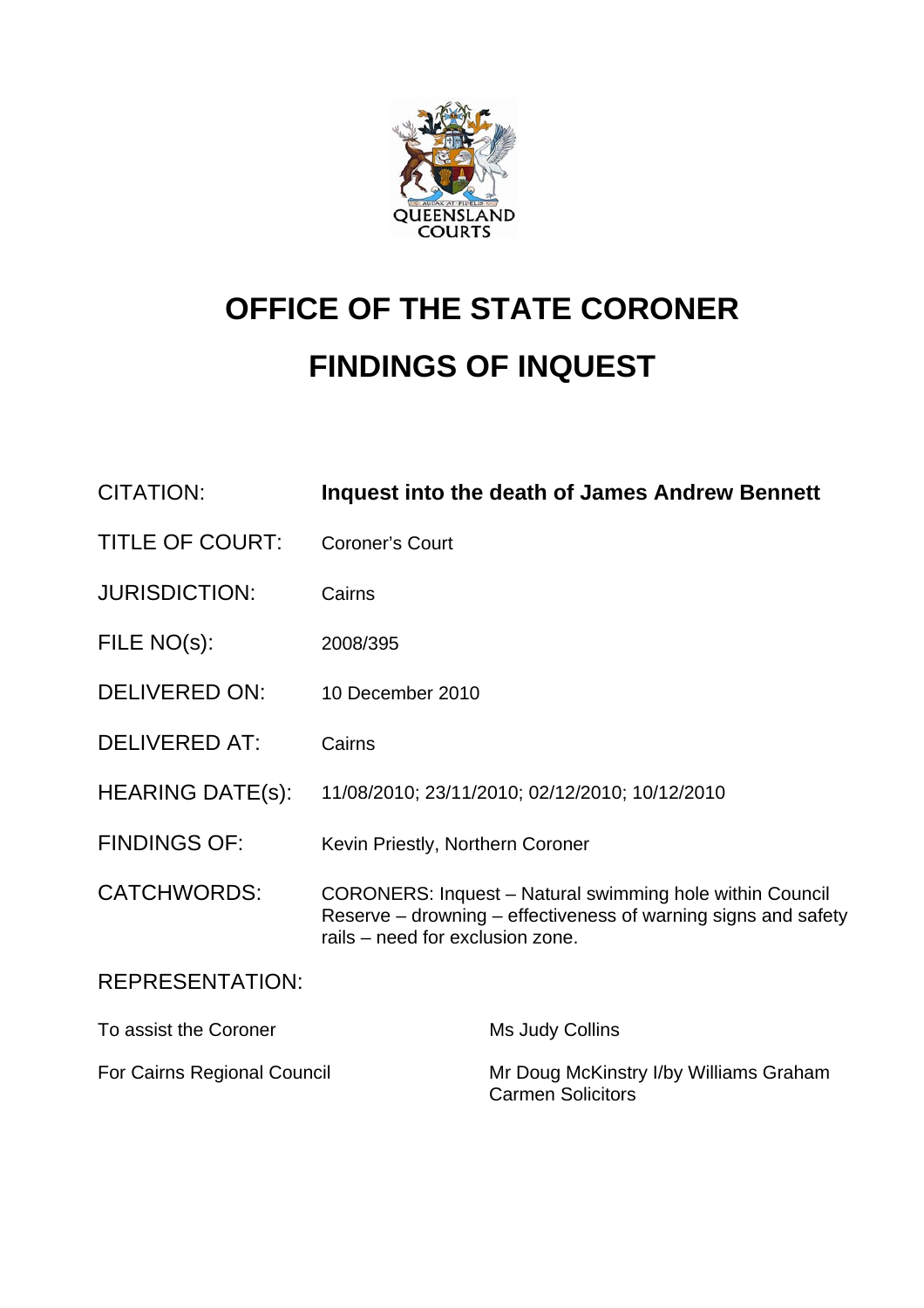# **FINDINGS**

# *Profile*

Mr Bennett was 23 years of age, having been born on 13 March 1985. He lived with his parents Andrew and Judy Bennett, together with his sister, in Bream, at a town situated south east of Hobart. In 2003 Mr Bennett joined the Royal Australian Navy, completed a Bachelor of Science while attending the Australian Defence Force Academy. In 2008, Mr Bennett joined HMAS Norman, a Mine Sweeper based in Sydney. He was active in sports and a good swimmer.

# *The Location*

This death occurred at a location known as the Boulders; a popular swimming hole situated about 7km west of the township of Babinda on Babinda Creek. It is located at the foothills of Mt Bartle Frere and accessed at the end of Boulders Road.

On entry to the Boulders, there is a public car park and picnic area. There is a formed walking path, the Devils Pool Walk, that runs downstream adjacent to Babinda Creek. There are a number of lookouts or platforms from which visitors may view a series of huge granite outcrops, boulders and pools through which the creek flows. The creek is surrounded by rainforest.

The incident occurred at a location about 30m upstream from the Devils Pool and about 20m directly in front of the first Viewing Platform. In the appendix is an aerial view of the Boulders showing these specific locations.

The Devils Pool Lookout has a safety rail around the forward perimeter with signs warning visitors, in words and images, to stay inside the safety rail, the existence of extreme danger area beyond this point, and that many people have died in this narrow section of creek. The signs are posted in obvious locations and within full view of visitors to the platform.

At the point of entry to the Devils Pool Walk from the car park, similar warnings are given.

# *Surrounding Circumstances*

On the afternoon of Sunday, 30 November 2008 Mr Bennett and three friends, Mr Adam Farley, Mr John Tuala, Mr Soi Tuala; met at the Boulders car park. Mr Bennett was travelling independently of the others.

The group walked downstream from the car park and picnic area on Devils Pool Walk to a location known as Devils Pool. From the Devils Pool Lookout, they saw several children, unaccompanied by an adult, jumping off rocks into a pool. They decided to venture beyond the lookout and sit down to watch the children. All members of the group climbed over or around the safety rail to which the warning signs were attached. The group stayed at this location about 10 minutes. They considered going for a swim but Mr John Tuala suggested they go back to the picnic area and swim there. The group started heading back but before returning to the walking track, they noticed a large calm pool with a massive rock to its left situated upstream of their position. Under that rock, the water was like a spa bath, bubbly whitewater. The location is commonly known to locals as the "washing machine". See photograph 1 in the Appendix.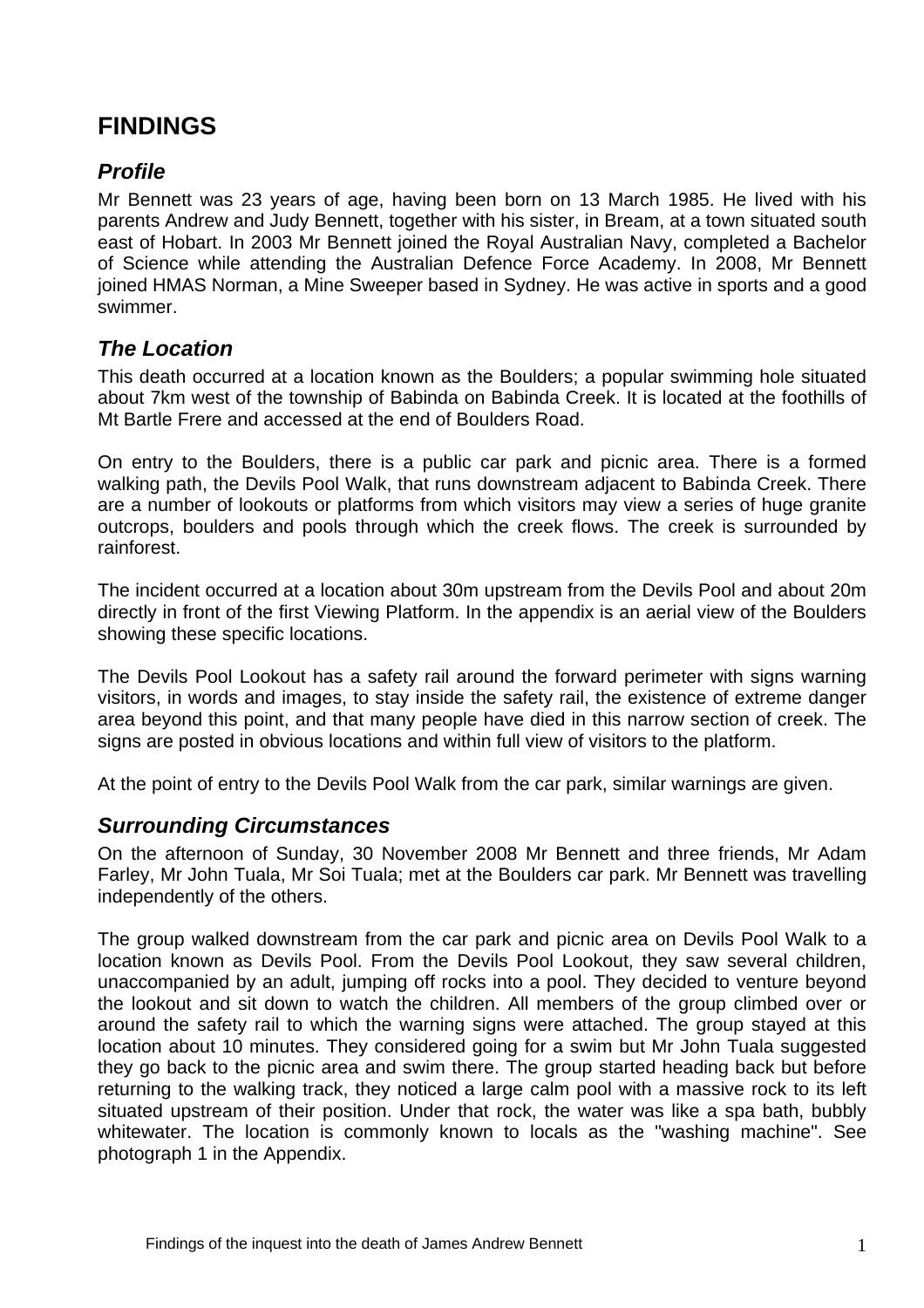Mr Adam Farley later reported to police that it didn't look dangerous. The group decided to swim here. Initially they sat down on a large nearby rock ledge. Shortly afterwards, Mr Bennett and Mr John Tuala went down to the water's edge, exploring the pools. Mr Farley followed Mr Bennett down to the water's edge and sat with his feet dangling in the water at a location where the outflow of water from the larger, calm pool dropped into the 'washing machine'. Mr Bennett entered the 'washing machine' and swam around in the calmer section. Mr Farley reports that he was about to get in himself when he saw Mr Bennett get pulled backwards towards white-water at the downstream end of the pool. He saw Mr Bennett try to grab an overhanging branch and heard it snap. Mr Farley raced around to the side of the pool nearest Mr Bennett to help. Mr Farley saw Mr Bennett struggling in the white-water, his face under the surface and the fingers of his extended arm just above the surface. Mr Farley moved to a position nearer to Mr Bennett and extended his leg towards him. As soon as he did, Mr Bennett struggled once or twice and then disappeared from view. Mr Farley found a six-foot branch and stuck it down into the pool. He also started yelling for help. The others in the group and other visitors to the location searched for Mr Bennett in nearby pools. Emergency services were contacted and Mr John Tuala and Mr Soi Tuala went back to the picnic area to await their arrival.

#### *Emergency Response*

At about 3:08pm the police from Babinda received notification of the emergency and responded to the Boulders. On arrival, both ambulance and police officers proceeded down the walking track to the first Viewing Platform. Mr Adam Farley told police what had happened. Several minutes had passed since the last sighting of Mr Bennett. While search efforts of those present continued, a request was made for the immediate deployment of the Swift Water Rescue Team from Qld Fire and Rescue Service. Babinda State Emergency Service was also requested to respond. All units responded and were deployed in the efforts to find Mr Bennett. Searches of the rapids were hampered by the difficult and dangerous conditions facing rescuers.

Over the following two days, SES crews continued to search the banks of Babinda Creek in hope of recovering the body of Mr Bennett.

At about 11am on Tuesday 2 December police officers participating in the search and rescue response saw what appeared to be a deceased body floating against a rock ledge in a deeper pool known as the Devil Pool, about 150m downstream from where Mr Bennett was last seen. The Queensland Fire Rescue Services Technical Rescue Unit and SES personnel attended the scene in support of Police divers who entered the pool and secured the body of Mr Bennett. At about 3pm that day, the retrieval team extracted the body from the creek.

No issue arises about the adequacy of the emergency services response.

#### *Post Mortem Examination*

On 4 December 2008 Dr Paull Botterill conducted a post mortem examination and concluded that the cause of death was due to drowning/immersion against a background of alcohol intoxication. Although toxicological testing of blood samples taken at autopsy revealed a spleen fluid alcohol level of 254 mg per hundred millilitres (in road traffic terms, equal to 0.25), Dr Botterill was unable to say what proportion of that alcohol level was attributable to post mortem decomposition.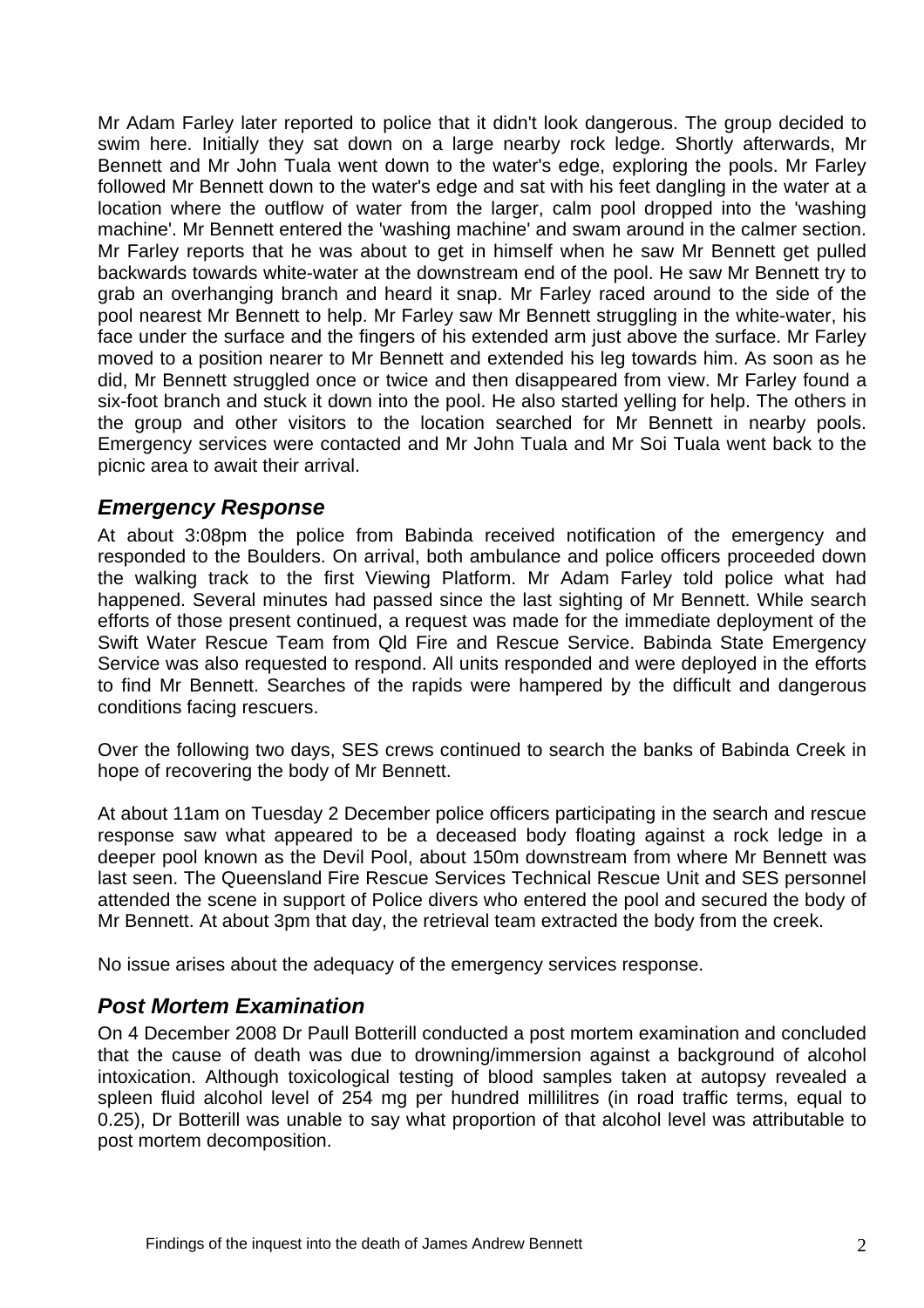Dr Botterill concluded his report stating that the history and circumstances are consistent with drowning, and no obvious alternative potentially lethal pathology was apparent at autopsy.

Mr Farley and Mr John Tuala reported to police that Mr Bennett did not appear intoxicated. While alcohol was consumed by Mr Bennett, it was only a small amount – about 1 stubby.

Given the circumstances in which Mr Bennett drowned, I find it unlikely that intoxication played any role either in his decision to enter the pool or in his capacity to extricate himself or otherwise survive a period of prolonged immersion. For these reasons, I exclude alcohol intoxication as a contributing factor.

#### *Issues*

The circumstances of the death of Mr Bennett satisfied the definition of a reportable death, namely a violent or otherwise unnatural death under s.8(3) of the Coroners Act. Therefore, pursuant to s. 11 of that Act, a coronial investigation was commenced. S.45 of the Act requires me, if possible, to make findings at the conclusion of the investigation about the following matters:

- (a) who the deceased person is;
- (b) how the person died;
- (c) when the person died;
- (d) where the person died; and
- (e) what caused the person to die.

While the evidence is sufficient to enable me to make findings about each of these matters, the element as to how Mr Bennet died requires further consideration.

Further, an objective of the Coroners Act is to help prevent death from similar causes happening in the future by allowing coroners at inquests to comment on matters connected with death including matters related to public health and safety (see sections 3(d) and 46(1)).

The circumstances of the death of Mr Bennett raise an issue of public health and safety, namely the management of visitor safety at the Boulders. What opportunities, if any, exist to significantly reduce the risk of a recurrence?

I approach this task by considering the current strategies for managing visitor safety, their effectiveness in light of the actions of the witnesses and how similar issues are addressed elsewhere. I also consider the appropriateness of Councils recent imposition of a No Go Zone in the high risk areas.

#### *Visitor Safety Management*

#### **The Manager**

The Boulders is within the Boulders Reserve. The land is owned by the State of Queensland but vested in Cairns Regional Council on trust for scenic purposes. Cairns Regional Council has control and management of the Reserve. It provides the recreational facilities, equipment and park infrastructure. It invites and permits the public to use the Reserve and its facilities for recreational purposes.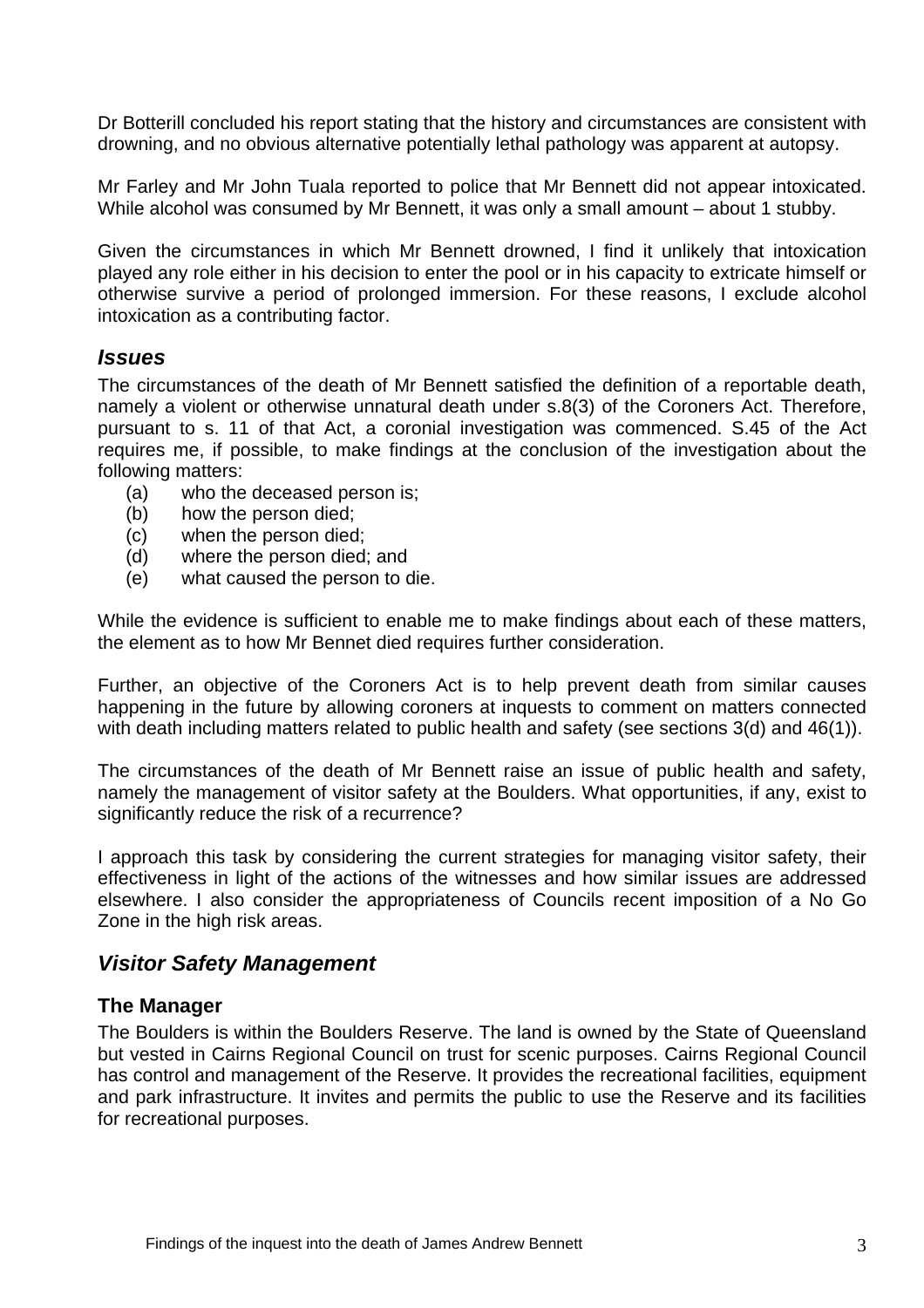#### **Infrastructure and Signage**

Council has relied on the signage and infrastructure in the form of a walking paths and barriers to manage visitor safety. There is interpretative and safety information on signage in the car park area that maps the location and its features. There is a walking path adjacent to Babinda Creek that provides safe access to each of the vantage points. Council reports that all signage complies with the relevant Australian Standards and incorporates international language protocols.

After this death, the Council conducted an audit of the signage, mapping the location and content of the signage as well as the location and condition of barriers such as railings at the lookouts and viewing platform. The map and associated images are included in the appendix.

The nature of the signage and condition of the barriers appear reasonable and appropriate to delineate safe and unsafe areas as well as warning visitors of specific dangers beyond safe areas.

The investigating police officer Sgt Matheson reported to me that there was a well worn track beyond the safety rail, indicating that for several years people have been climbing under and over the safety rail to walk to the Devils Pool.

It is also evident from the witness accounts that visitors are ignoring the warnings and readily accessing areas where dangers exist. Why?

#### **Effectiveness of Warnings**

Some insight may be gained from the attitude of those witnesses present on the day of this incident as to the effectiveness of the barriers and warning signs.

Mr John Tuala reported to police that on reaching the lookout at the Devils Pool he noticed a danger sign saying not to go down there. However, he saw about five or six kids on the opposite side of the creek jumping from a very high rock into a rock pool. He reports that the group went under the safety rail and sat under a tree watching the kids jumping off into the pool. Mr John Tuala reported feeling nervous watching the kids jumping as it was 'really high'. He suggested that they return to the car park for lunch. It was during the return trip that the group stopped and had a swim.

Mr Farley reported seeing some local kids jumping off the waterfall. He also reports that there were backpackers who were present.

Mr Soi Tuala makes no specific mention of noticing the danger signs.

Mr Paetzold Timo, a 22-year-old tourist from Germany, was with a group of friends. He told police that when they arrived at the swimming place where you are allowed to swim, there were too many people in the water. So the group decided to leave and find another place. In their search for a place to swim, they came across a steel fence which they climbed over. They sat on nearby rocks watching children jumping from a cliff into a deep pool of water. The description given by Mr Timo suggests they climbed over the fence at the Devils Pool Lookout. Mr Timo remembered seeing some signs saying that you're not allowed to swim in the area behind the fence as it is too dangerous. He also recalls the sign saying a lot of people have died from swimming in the water.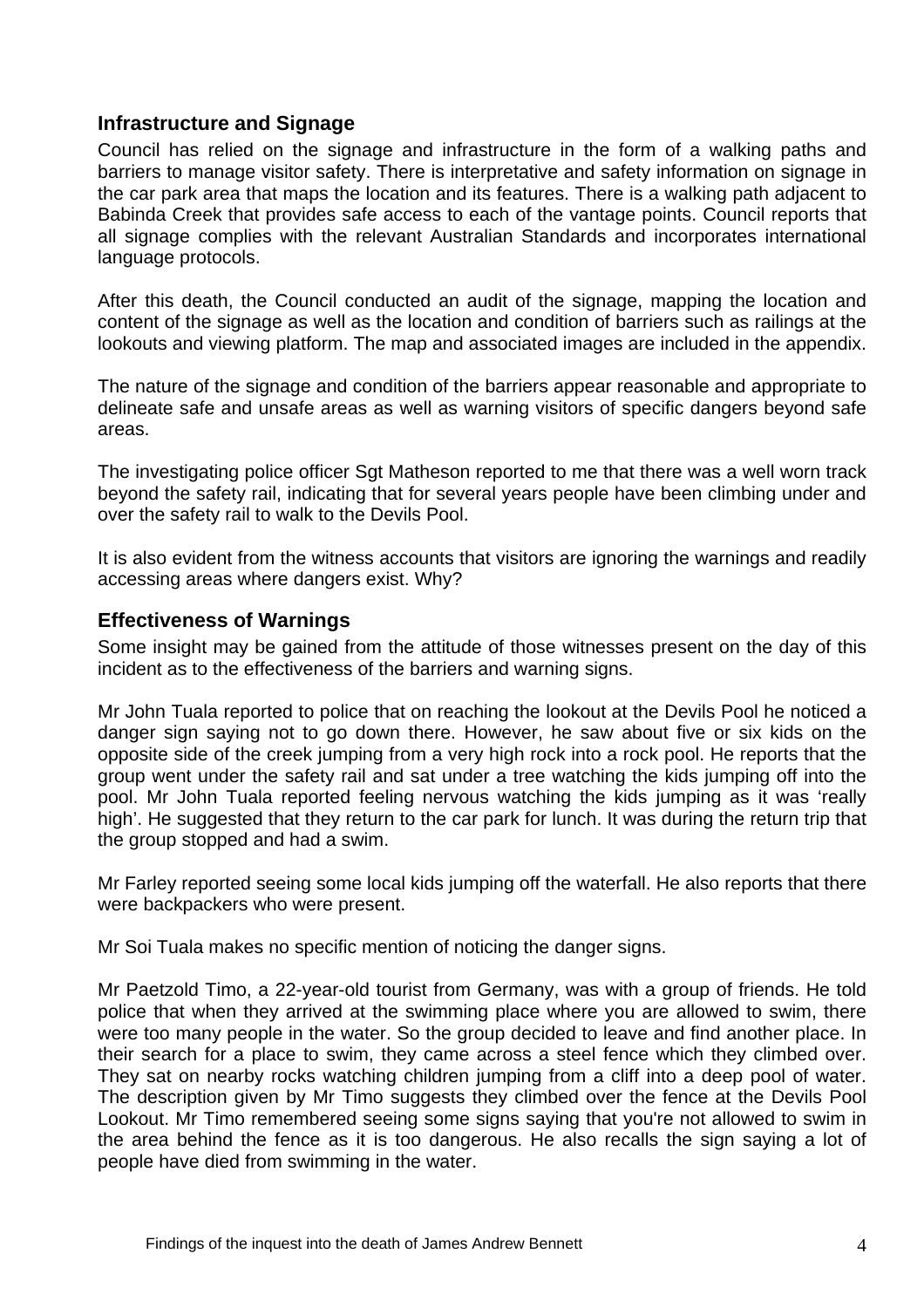Another member of that group was Mr Joke Soren Meiners, a 22 year old male tourist from Germany. He told police that once they reached the Devils Pool Lookout he noticed people jumping off rocks into the water. Mr Meiners apparently went beyond the safety rail and, together with his friends, sat on the rocks and watched the others jumping into the water. Mr Meiners apparently did not notice the warning signs on the safety rail until immediately after the incident.

Another member of the same group of tourists was 24 year old Sven Ives Birgel. He recalled the lookout over Devils Pool and the fact that it was fenced off with about 2 or 3 signs hanging from the fence. He reported seeing the signs but not recognising what they 'really meant'. He recalled the word "danger". He reported seeing other people already over the fence and jumping off the rocks into the water. Mr Birgel reported that he just wanted to see what they were doing.

#### **Alternative Approaches**

Another popular swimming destination for locals and tourists is Josephine Falls in Wooroonooran National Park, also at the foot of Mr Bartle Frere but accessed through Mirriwinni.

In 1996 the Department of Environment, the managers responsible for the location, conducted a review of visitor safety. Josephine Falls had a history of 7 deaths, 3 in the 12 months to June 1997. There were also numerous serious accidents with people climbing over waterfalls and slippery surfaces. There is a rock formation that visitors used as a slide into a pool of water. However, its use resulted in head injuries, lacerations, broken limbs, spinal injuries and near drowning incidents. The entire area above the rock slide to the upper falls was declared a prohibited access area under powers under the Nature Conservation Act 1992. Visitors were permitted to swim in the lower rock pool. It is apparent from a review of the file from the Department of Environment that it faced a similar predicament as that faced at the Boulders, namely visitors choosing to ignore or not noticing the warning signs and rails. While the closure met with stern opposition from locals and there was a review of the area subject to the closure, a closure remained in place in respect of the high risk areas. Implementation of the closure was supported by a media campaign, the erection of prohibited entry and warnings signs, and an enforcement strategy.

# **Recent Action by Cairns Regional Council**

In November 2010 the Infrastructure Services Committee prepared a report to Council that recommended the creation of a No Go Zone over the Devil's Pool area of the Babinda Boulders. By way of background, the report acknowledged the history of fatalities (17 deaths) and the efforts of Council in providing ample signage to warn visitors of the dangers. It reported that Council had exhausted opportunities to barricade access to the danger areas without compromising scenic amenity. The recommended No Go Zone would exclude access to the Devils Pool area while allowing visitors to enjoy access for swimming in the calmer pool near the car park. The No Go Zone would be implemented pursuant to Local Law 26, section 16 which empowers Council to prohibit access to specified areas within parks and recreational areas. The Committee reported that the creation of a No Go Zone would enable Council Local Laws officers to implement an enforcement strategy.

On 26 November 2010 Cairns Regional Council accepted the recommendation of the Committee with minor amendments and resolved to create the No Go Zone, to erect signage informing visitors that access to the area was prohibited and those accessing the area were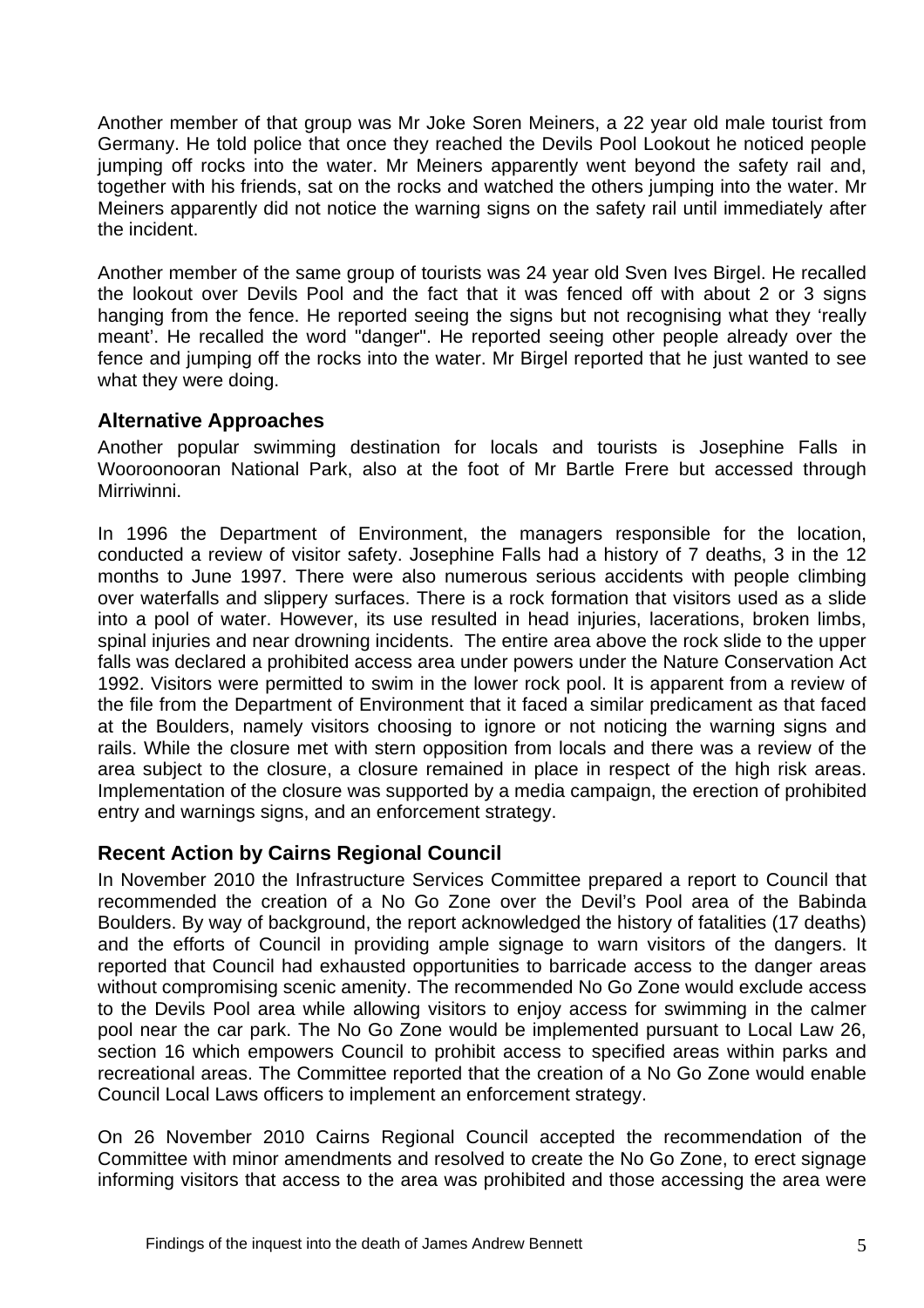liable to a fine. Council also authorised media releases informing the general public of the No Go Zone and that it would be enforced by council officers.

# *Findings*

I find:

- 1. I find that James Andrew Bennett died on 30 November 2008 at the Boulders Reserve near Babinda due to drowning.
- 2. After seeing several local, unaccompanied children swimming and playing in the vicinity of the Devils Pool, Mr Bennett and three friends climbed over or around the safety rail and ventured onto the granite formations through which Babinda Creek runs.
- 3. Members of the group either did not see the warning signs or chose to ignore them or minimised the nature and extent of the dangers about which they were warned.
- 4. After watching the children for a period of about 10 minutes, the group decided to return to the car park. On making their way upstream, the group came upon a calm pool adjacent to the Viewing Platform and decided to have a swim.
- 5. Mr Bennett entered a pool known as 'the washing machine' and shortly afterwards, he was drawn underwater and out of view from his friends. He drowned due to prolonged immersion, presumably entrapped within the rapids and pools.

#### *Comments*

While it was reasonable and appropriate for Council to rely on warning signs and safety rails to manage the safety risks to visitors, it is evident that those strategies had limited effectiveness. Mr Bennett was in the company of local residents and that group saw unaccompanied children playing and jumping into pools at or near the Devils Pool. The gravity and impact of the warnings conveyed by the signage was likely ignored or minimised by the group in light of the presence of children swimming in the Devils Pool area. While it is understandable that local visitors may believe that they have a greater awareness and understanding of the dangers at a particular swimming hole, their presence beyond the safety rails and warning signs tempt others less familiar with the location and its dangers to ignore or minimise the significance of warnings. Therefore, more stringent measures are required to dissuade visitors from entering higher risk areas.

For the present purposes, I leave aside the question as to whether local residents familiar with the location are at any greater or lesser risk of harm in accessing areas beyond the safety rails.

I acknowledge that rule making in the context of safety is a process of striking a balance between a degree of restriction of individual freedom and reducing the exposure to harm of those more vulnerable. In the context of road safety, clearly there are differences in driving abilities of individuals but nonetheless the community accepts the need to impose rules such as speed limits that apply to all drivers.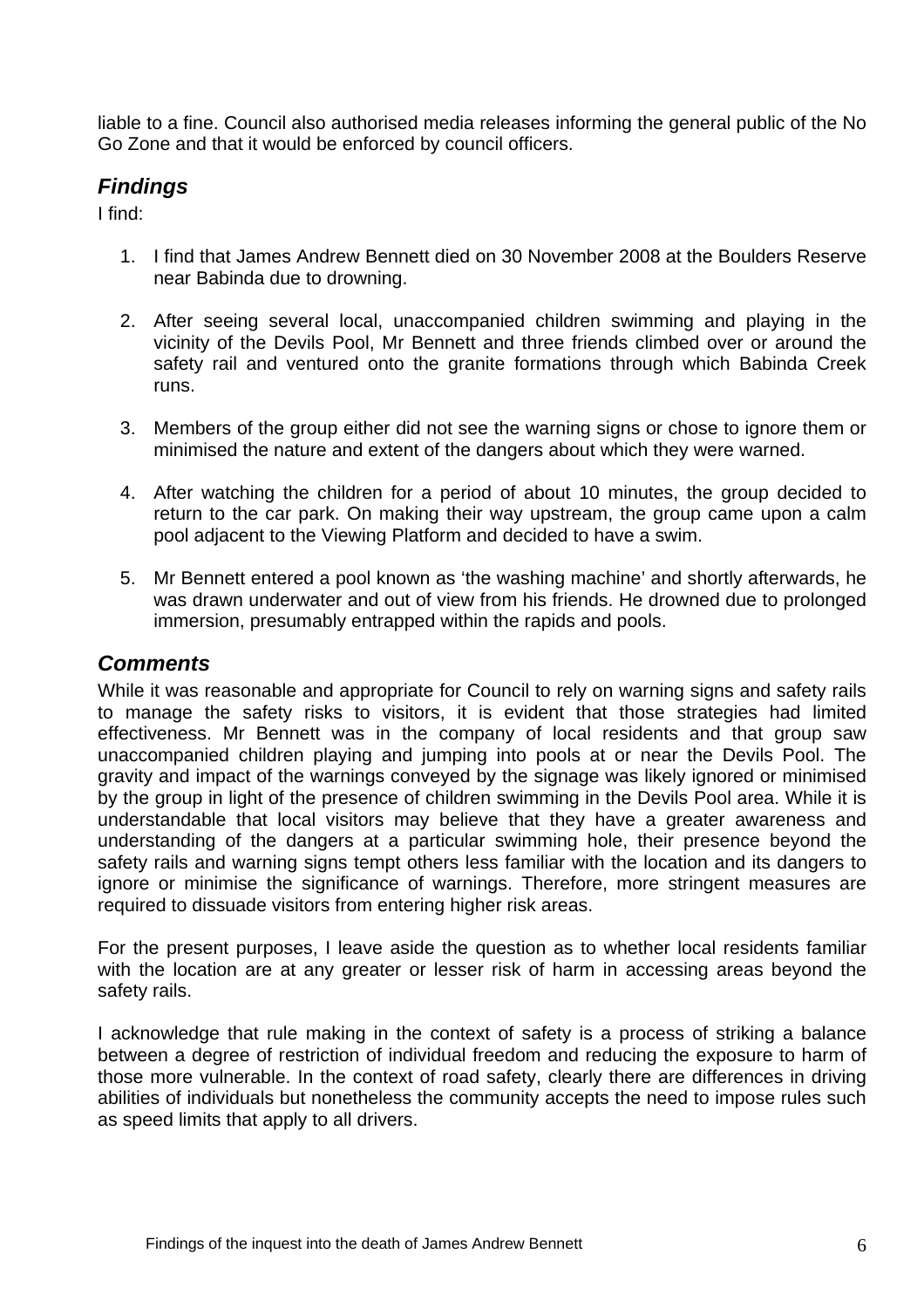In applying these principles to this situation, Council had to strike a balance between restricting the freedom of local residents against the risk of harm to less informed and aware visitors.

To my mind, and in light of numerous fatalities at this location, restricting access to the calmer pool adjacent to the car park is a minimal restriction in return for a substantial reduction in risk to life of other visitors.

I commend Council for taking the action of declaring a No Go Zone and have no hesitation in indicating that I would have formally made that recommendation if Council had not acted.

I extend my condolences to the family and friends of Mr Bennett.

This Inquest is closed.

Kevin Priestly Northern Coroner Cairns 10 December 2010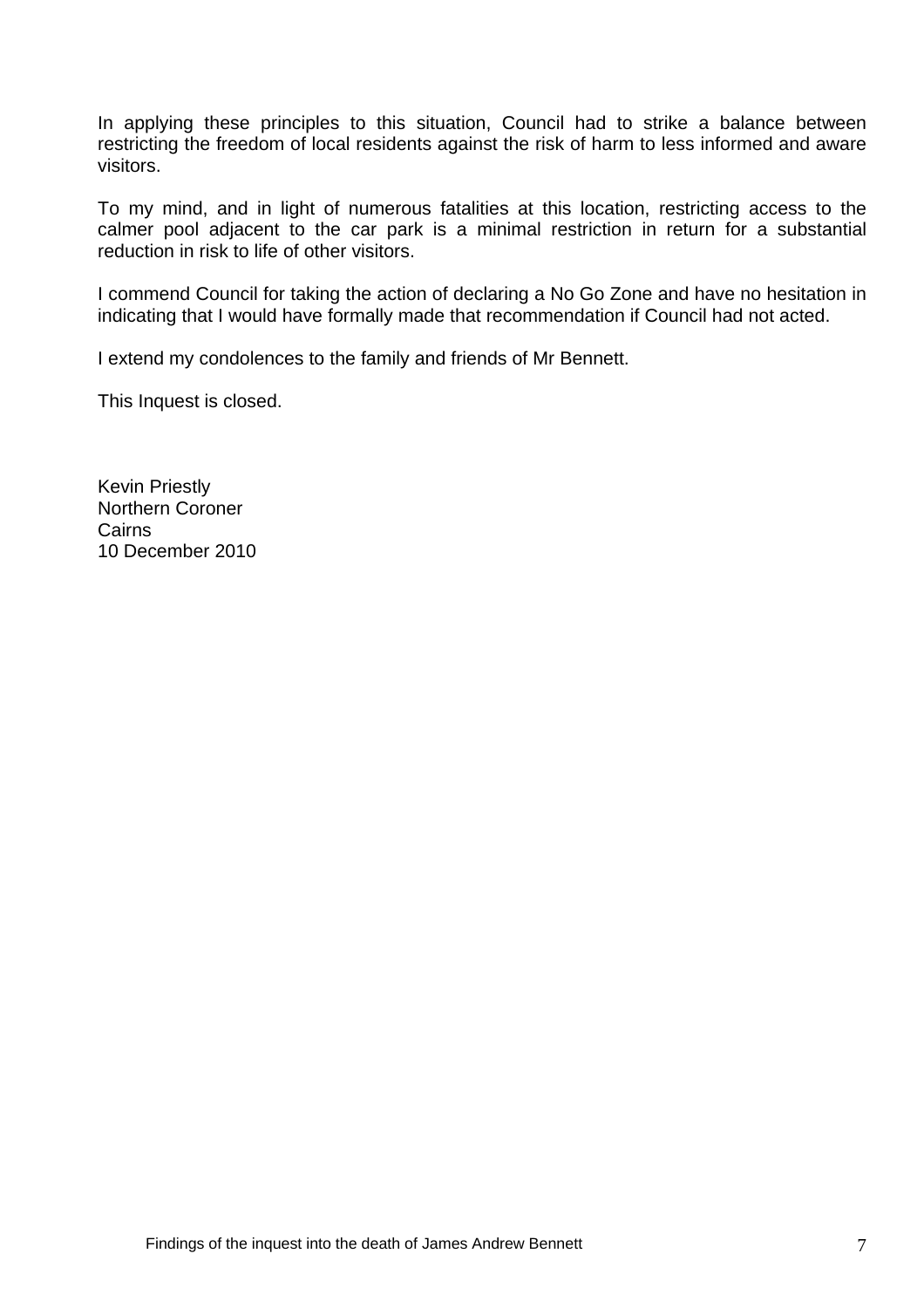

**Aerial View of the Boulders Reserve**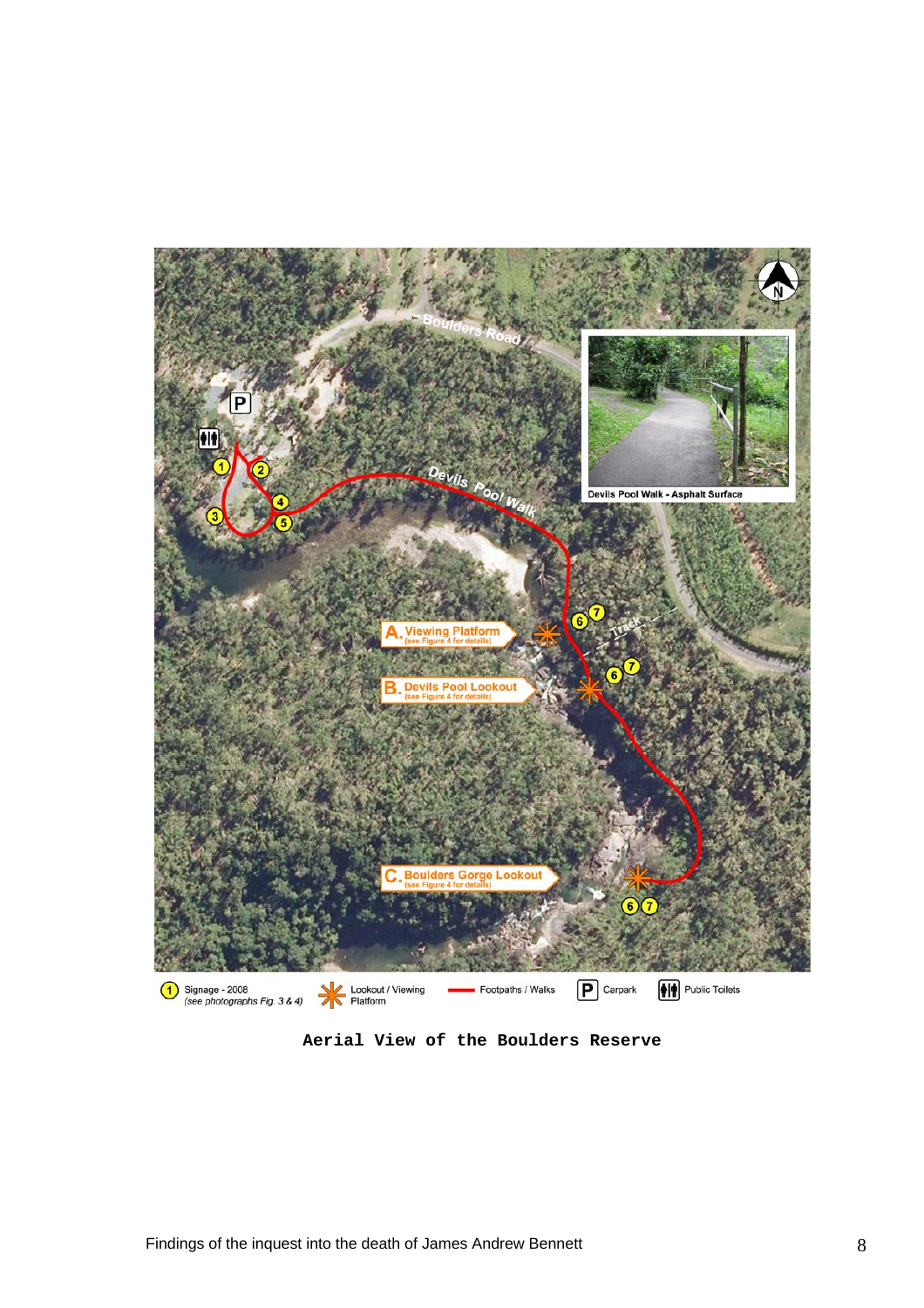



**Signage located by reference to Aerial View**